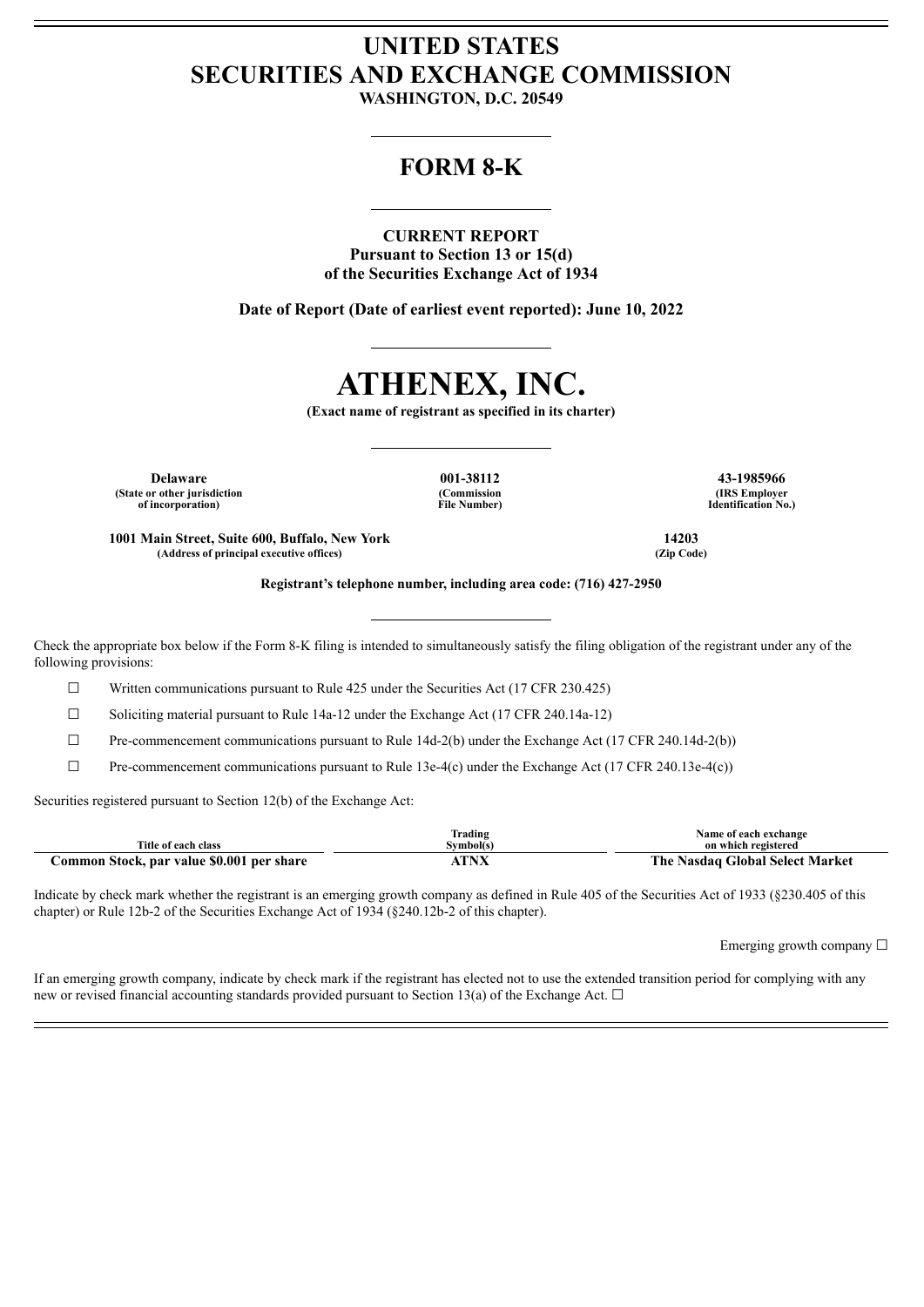#### **Item 5.07 Submission of Matters to a Vote of Security Holders.**

The proposals set forth below, each as further described in Athenex Inc.'s (the "Company") definitive proxy statement for the 2022 Annual Meeting of Stockholders (the "Annual Meeting") filed with the Securities and Exchange Commission on April 28, 2022 (the "Proxy Statement"), were submitted to the Company's stockholders at the Annual Meeting held on June 10, 2022. The number of shares of common stock entitled to vote at the Annual Meeting was 111,807,185. The number of shares of common stock present or represented by valid proxy at the Annual Meeting was 67,921,320. The voting results for the proposals are, when applicable, reported by rounding fractional share voting down to the nearest whole number as follows:

1. The Company's stockholders elected two Class II directors to serve for a term of three years expiring in 2025 and until their successors are elected and qualified or, if sooner, until their earlier death, resignation or removal. The number of shares that voted for the election of each director and withheld authority to vote for each director is summarized in the table below:

| <b>DIRECTOR NOMINEE</b> | <b>FOR</b> | <b>WITHHELD</b> |
|-------------------------|------------|-----------------|
| Manson Fok              | 40.919.352 | 8.465.067       |
| John Moore Vierling     | 41,832,991 | 7,551,428       |

There were 18,536,900 broker non-votes with respect to the election of each director. Broker non-votes represent shares held by broker nominees for beneficial owners that were not voted because the broker nominee did not receive voting instructions from the beneficial owner and lacked discretionary authority to vote the shares on a non-routine proposal.

2. The Company's stockholders approved, on an advisory basis, the compensation paid to our named executive officers, as disclosed in the Proxy Statement. The number of shares that voted for, against, and abstained from voting for this proposal as well as the number of broker non-votes is summarized in the table below:

| FOR        | <b>AGAINST</b> | <b>ABSTAIN</b> | <b>BROKER NON-VOTES</b> |
|------------|----------------|----------------|-------------------------|
| 45,899,344 | 2,870,286      | 614,788        | 18,536,900              |

3. The Company's stockholders ratified the appointment of Deloitte & Touche LLP as the Company's independent registered public accounting firm for the fiscal year ending December 31, 2022. The number of shares that voted for, against, and abstained from voting for this proposal is summarized in the table below:

| FOR             | <b>AGAINST</b> | <b>ABSTAIN</b> |
|-----------------|----------------|----------------|
| .783<br>66,781, | 1,116,458      | 23,078         |

1

There were no broker non-votes with respect to the ratification of the appointment of Deloitte & Touche LLP.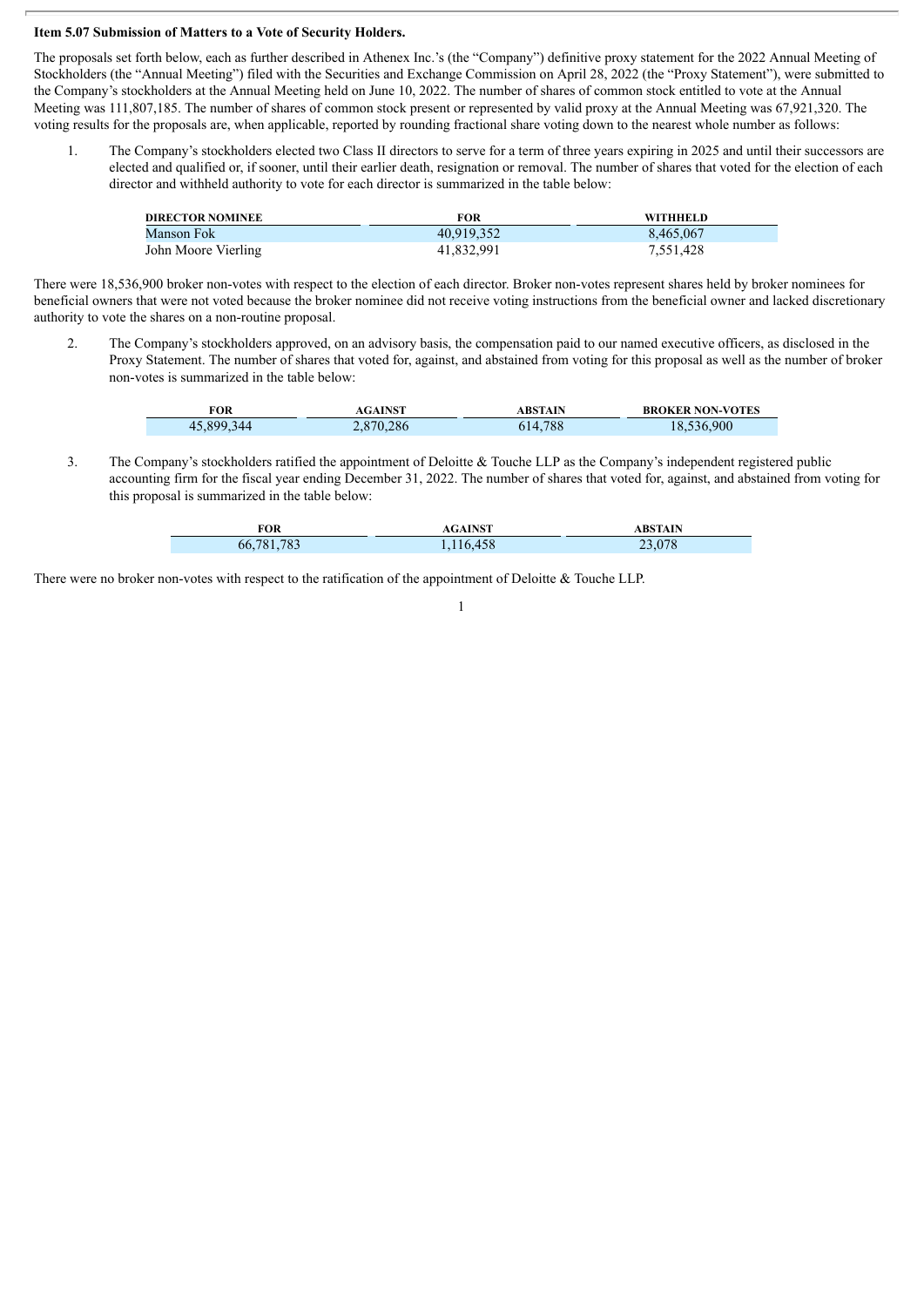4. The Company's stockholders voted to approve the issuance of shares as milestone payments under the merger agreement with Kuur Therapeutics, Inc. ("Kuur"). The number of shares that voted for, against, and abstained from voting for this proposal as well as the number of broker non-votes, is summarized in the table below:

| FOR        | AGAINST  | ABSTAIN | <b>BROKER NON-VOTES</b> |
|------------|----------|---------|-------------------------|
| 47.493.458 | .810.063 | 80,897  | 18.536.900              |

Furthermore, after disregarding the votes "FOR" the proposal attributable to any of the shares issued as consideration in the merger with Kuur, as required by Nasdaq Listing Rule 5635, the Company's stockholders voted to approve this proposal.